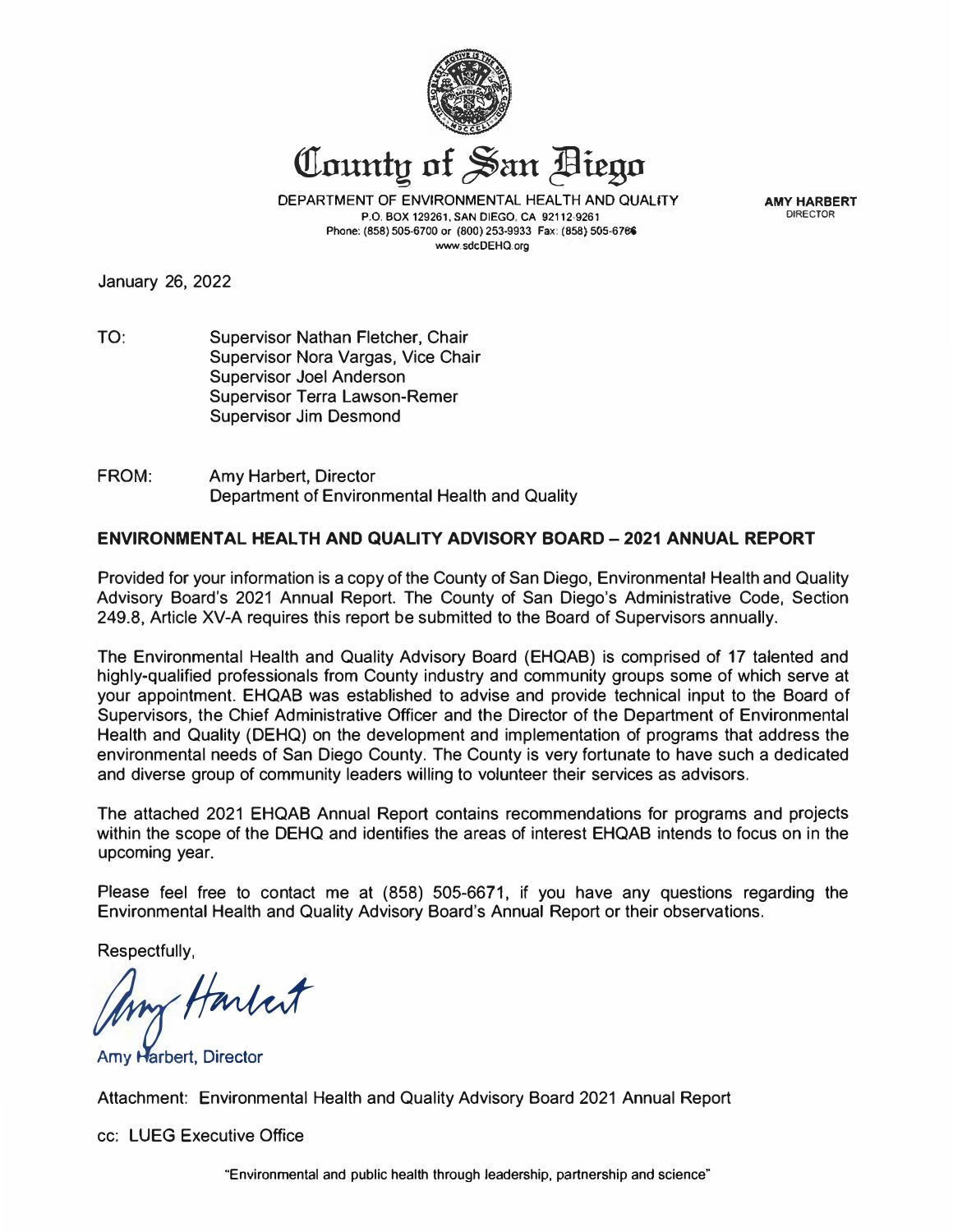**QCountp of �an 110tego** 



# **Environmental Health and Quality Advisory Board**

**Stephen Zolezzi Vice Chairman** 

January 26, 2022

Supervisor Nathan Fletcher, Chair Supervisor Nora Vargas, Vice Chair Supervisor Joel Anderson Supervisor Terra Lawson-Remer Supervisor Jim Desmond

**ANNUAL REPORT- 2021** 

Dear Board Members:

Section 249.8, Article XV-A of the County of San Diego Administrative Code requires the Environmental Health Quality Advisory Board (EHQAB) to submit an annual report of its recommendations concerning the Department of Environmental Health and Quality (DEHQ) to the Board of Supervisors.

In accordance with the above requirement, this letter constitutes EHQAB's Annual Report, and is submitted for the period of January 1, 2021 to December 31, 2021. During this past year, EHQAB met 11 times on the following dates: January 27<sup>th</sup>, February 24<sup>th</sup>, April 28<sup>th</sup>, May 26<sup>th</sup>, June 23<sup>rd</sup>, July 28<sup>th</sup>, September 22<sup>nd</sup>, October 27<sup>th</sup>, November 17<sup>th</sup>, and December 15<sup>th</sup>.

EHQAB consists of 17 professional, industry and community members appointed by the Board of Supervisors and usually meets monthly throughout the year. EHQAB was established to advise and provide technical input to the Board of Supervisors, the Chief Administrative Officer, and the Director of DEHQ on the development and implementation of programs that address the environmental public health needs of the San Diego County region.

DEHQ enhances San Diegans' quality of life by protecting public health and safeguarding environmental quality, educating the public to increase environmental awareness, and implementing and enforcing local, state, and federal environmental laws. DEHQ regulates the following: retail food safety; public housing; public swimming pools; small drinking water systems; body art; mobile home parks; recycled water system; wells and monitoring wells, onsite wastewater systems; recreational water; aboveground petroleum storage; underground storage tanks, including cleanup oversight; hazardous materials business plans; and management and disposal of medical and hazardous wastes. In addition, DEHQ serves as the Solid Waste Local Enforcement Agency, reduces diseases carried by rats and mosquitoes and helps to ensure safe workplaces for County employees.

This EHQAB Annual Report highlights and recognizes program areas of environmental and public health significance and recommends continued focus on these areas.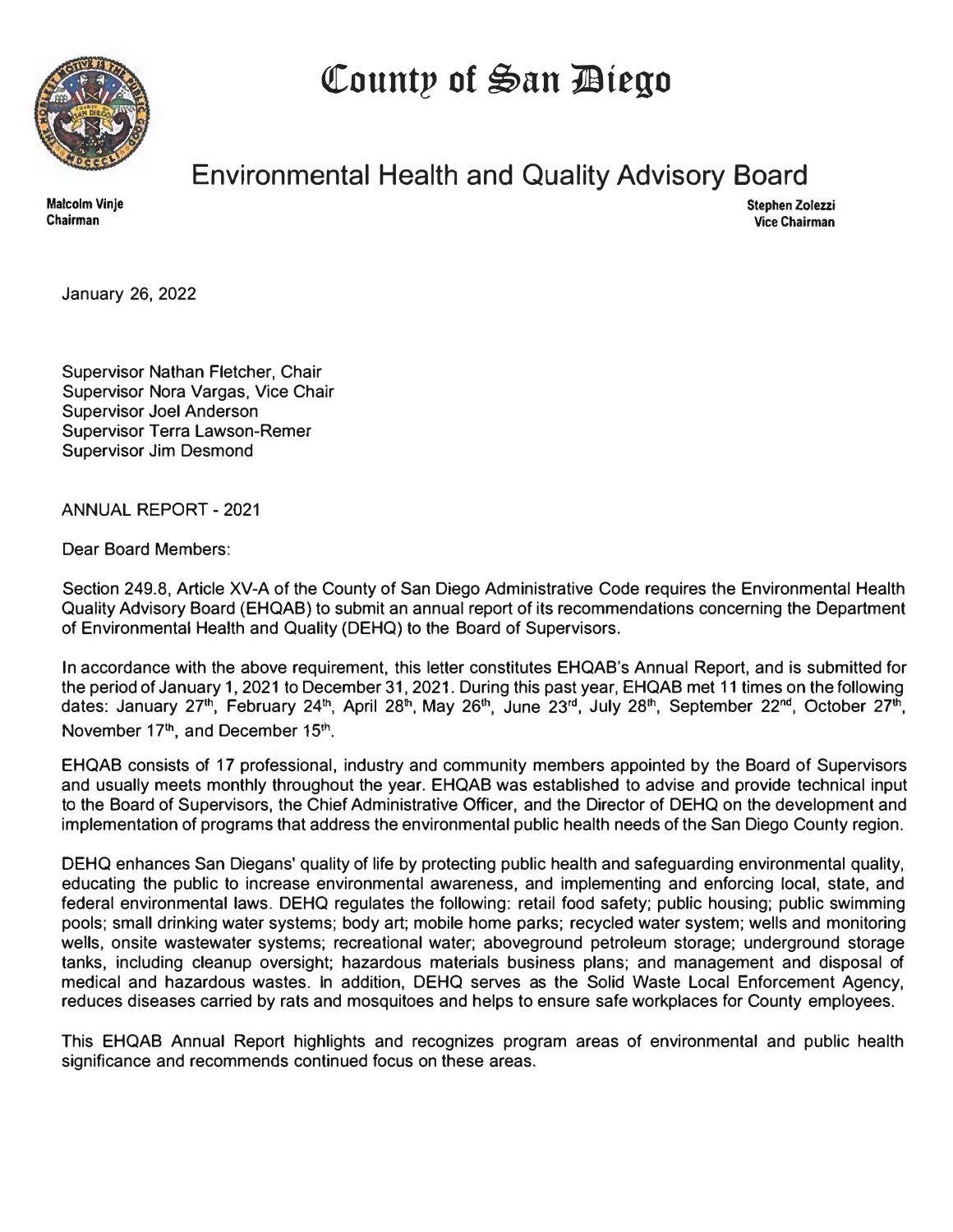#### EHQAB recognizes and supports DEHQ's response to COVID-19 global pandemic.

EHQAB recognizes DEHQ's:

- Collaboration with the Health and Human Services Agency (HHSA), multiple other county departments and local jurisdictions to comply with state and local Health Officer Orders.
- Prompt investigation of COVID food handler cases and community outbreaks associated with food  $\bullet$ facilities.
- Leadership in developing, distributing, and sharing resources with other jurisdictions in the Statestate.  $\bullet$
- $\bullet$ Educational outreach to their regulated industries on safe reopening protocols and guidance to protect their employees and customers.
- Health and safety consultations by the Occupational Health Program to employees of the Emergency  $\bullet$ Operations Center and various County departments, including HHSA, Probation, Sheriff, Public Works, Human Resources, and General Services.
- Ability to modify and continue their operations and services by providing virtual counter services, remote  $\bullet$ virtual inspections, and meetings, and leveraging staff teleworking when needed.
- Resume regular operations and in person services as soon as it was safe to do so.  $\bullet$
- Implementation of the Board of Supervisor's direction to process fee deferments and waivers for business  $\bullet$ and industry sectors that were disproportionately impacted by statewide closures and restrictions.
- Analysis of service provided and issuance of refunds to programs who did not receive DEHQ services  $\bullet$ due to statewide closures and restrictions.

#### EHQAB recognizes and supports DEHQ's focus on preparedness and statewide leadership and engagement in emerging issues and regulations.

**EHQAB** recognizes and supports DEHQ's:

- Active coordination with other city, state and federal agencies, as well as other County departments, for the prevention of illness related to environmental health and public health risks.
- Leadership in emergency response and disaster recovery, which has benefitted not only San Diego  $\bullet$ County, but also other agencies throughout the state. This includes DEHQ's emergency response and recovery efforts related to a mercury spill at a 40-unit apartment complex, numerous gas and oil spills related to trailer accidents, and response to a major oil spill that occurred off the coast of Orange County, due to a pipeline leak. The oil spill in Orange County also impacted San Diego County, as the oil landed on local beaches in the form of tar balls. DEHQ was called upon to serve in the local Emergency Operations Center and the Unified Command center's Public Health Assessment Unit in Orange County. DEHQ team members wore many hats as experts in emergency response, hazardous chemicals, and beach water sampling, including mapping out beach locations where water and soil samples could be taken, escorting the private contractors during the sampling to ensure the logistics, and communication with local lifeguards and the public. DEHQ's strong relationships with local emergency responders, as well as local and state lifeguards were a valuable resource in the response.
- Coordination with city agencies and other County departments for cannabis businesses that use hazardous materials and operate without a Certified Unified Program Agency permit through DEHQ, permit to ensure compliance with state law and local requirements related to hazardous materials business plans. DEHQ should continue to participate in the Marijuana Enforcement Task Force with law enforcement, city agencies and other County departments to identify and manage risks to public health and the environment from illegal cannabis activities.
- Participation in statewide working groups and partnership with statewide professional organizations to  $\bullet$ draft legislation regarding California Retail Food Code cleanup bill, AB 831, which provides various points of clarification in retail food law and was approved by the Governor on August 31, 2021.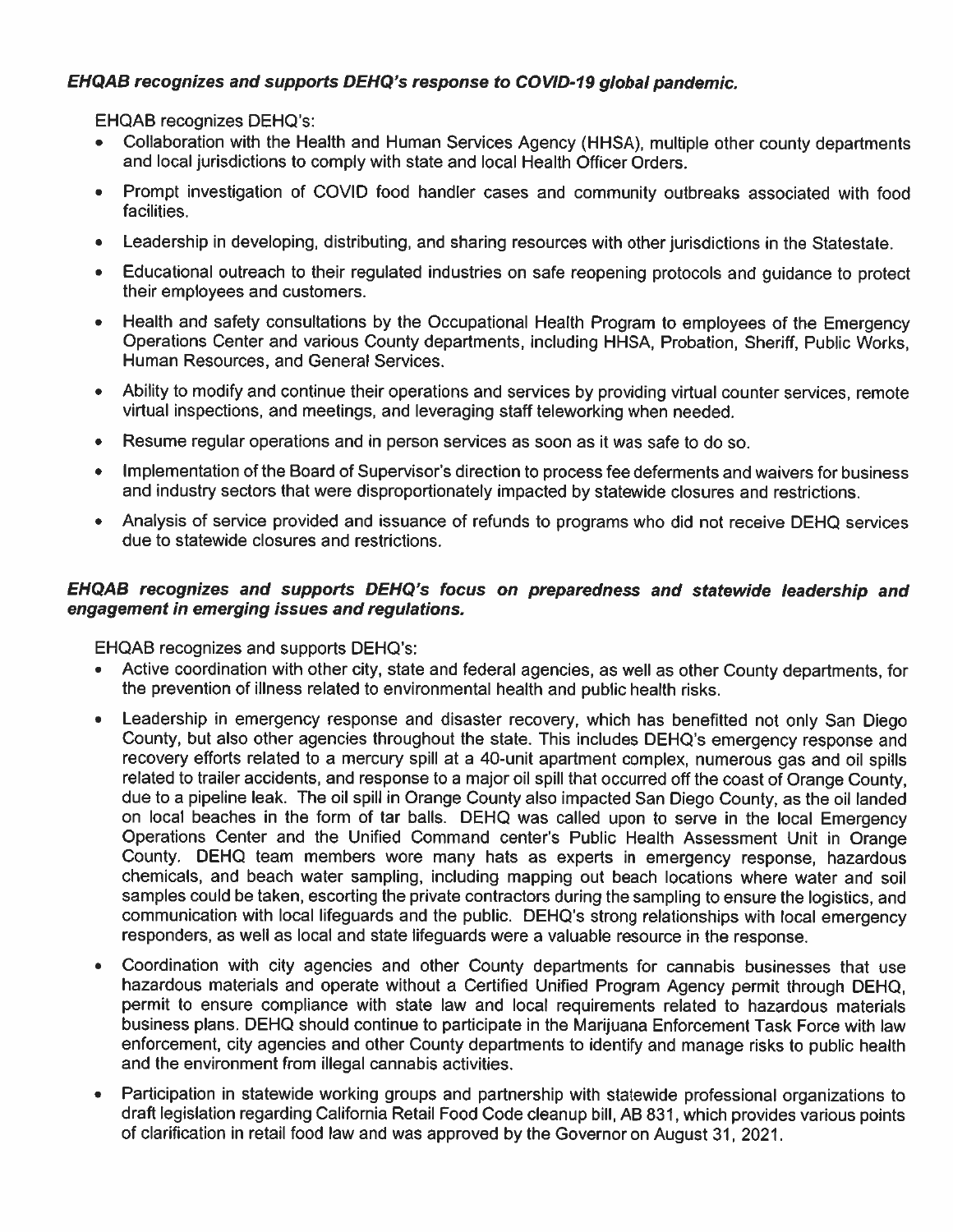- Support of legislation that establishes further food safety standards and clarifies California Retail Food Code language regarding third-party food ordering and delivery services, fishermen's markets, limited food preparation, and limited service charitable feeding organizations.
- Efforts to look for emerging and endemic vectors for investigation of vector-borne infectious disease  $\bullet$ cases.
- Development and implementation of a mosquito pesticide resistance monitoring program.  $\bullet$
- Preparation of a program environmental impact report for the integrated vector management program.  $\bullet$
- Continued collaboration with County Department of Public Health Services in the investigation of vector- $\bullet$ borne illness reports.
- Continued efforts in US-Mexico border environmental health activities such as hazardous materials and hazardous waste transporter inspections.
- Continued efforts to improve the beach monitoring program through evaluation of a rapid test method for beach water quality monitoring, increased use of social media for public advisories, and increased community education and outreach activities.
- Enhanced beach water quality monitoring along the south county coastline to proactively assess potential ocean water impacts from cross-border sewage spills or Tijuana River flows that may cause increased risk of human illness for swimmers, surfers or other recreational water contact users.
- Pursuit of approvals from U.S. Environmental Protection Agency (EPA) and California Department of Public Health (CDPH) to be the first in the nation to use ddPCR rapid-testing of beach water quality. providing same day water quality results to better inform the public.
- Continued collaboration on region-wide technical advisory groups and involvement on the review of proposed statewide regulations regarding permanent food facilities, mobile food facilities, public swimming pools, body art, camps, solid waste, underground storage tanks, aboveground petroleum storage, hazardous waste, hazardous materials business plans, emergency response, accidental release prevention, enforcement, and training.
- Statewide technical expertise and leadership in implementing regulations (AB 1429, 2019) associated  $\bullet$ with reporting of hazardous materials information into the statewide electronic reporting system, also known as the California Environmental Reporting System (CERS). This law streamlines reporting requirements for the regulated business community when there are no changes at smaller and mediumsized hazardous materials facilities.

#### EHQAB recognizes and supports the County's ongoing planning efforts and operational changes as a result of climate change.

EHQAB supports DEHQ's efforts in:

- Continued response to the effects from climate change and prolonged drought on groundwater resources.
- Ongoing emergency planning for response to extreme weather events.
- Improving local vector-borne and foodborne illness surveillance to better monitor and proactively respond to emerging environmental public health risks.
- Efforts towards the goal of electrifying DEHQ's fleet with planned replacements for 100% of its fleet with  $\bullet$ the expectation that all non-trucks or specialty vehicles can be replaced with PHEVs or EVs.

#### EHQAB supports DEHQ's emphasis on public health and regulatory education and outreach to its stakeholders and the public.

**EHQAB** supports and encourages DEHQ's:

Continued efforts to seek input from stakeholders and to provide educational workshops, including virtual meetings, to increase awareness of environmental and public health and improve regulatory compliance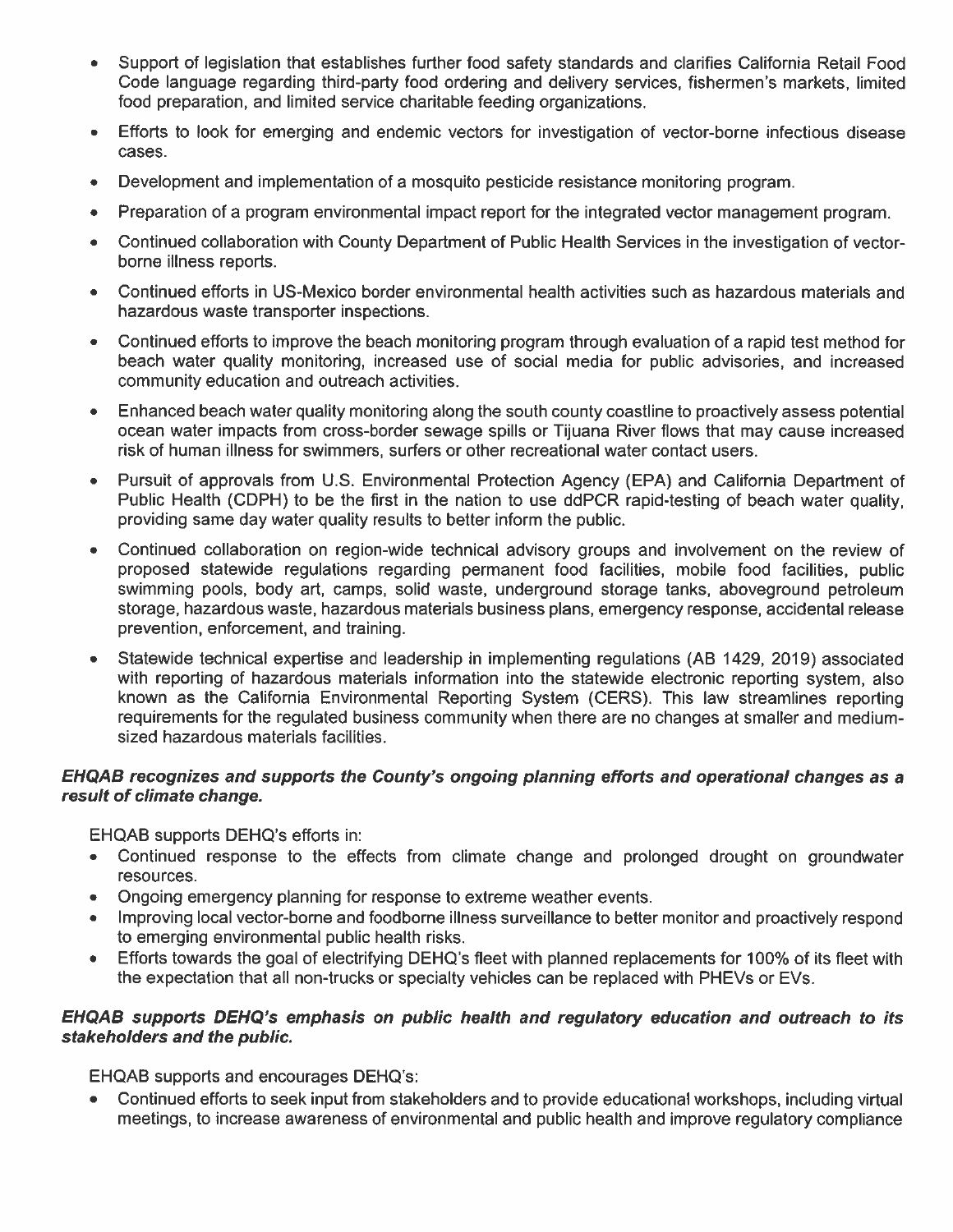for DEHQ programs, with a focus on identifying how department services can be more inclusive to better serve all members of the diverse community and region.

- Offer stakeholder and technical outreach sessions in all threshold languages through the use of  $\bullet$ simultaneous translations and live caption language translations.
- Development and implementation of community needs assessments in the certified unified program  $\bullet$ agency and food program to incorporate the diverse and unique needs of stakeholders and communities.
- Efforts to develop metrics to monitor usage of online services and to continue expanding and/or  $\bullet$ advancing all online services including: CERS computer-based training; online public records; online training; online scheduling of underground storage tank plan check inspections; and online submission of food facility and public pool construction plans to meet the needs of businesses and the public.
- Continued efforts to educate, train, and provide a compliance-based incentive program (EPIC+) for  $\bullet$ facilities in the Biotechnology and Research and Development industries in San Diego County.

#### EHQAB recognizes and supports DEHQ's efforts to streamline and innovate processes.

EHQAB recognizes and supports DEHQ's:

- Implementation of a new phone-based application to be utilized for conducting inspections of Temporary  $\bullet$ Food Facilities that is anticipated to create future efficiencies in field operations and savings in staff time.
- Creation of a Plan Check Digital Review Portal to assist and streamline the review and approval of  $\bullet$ construction and remodeling plans for health-regulated facilities.
- Transition from a paper to an online process that allows for Underground Storage Tank (UST) Plan Check  $\bullet$ applications for construction, operation, repair, and removal of USTs, be submitted, reviewed, and approved electronically providing more flexibility to customers and a quicker turnaround time.
- Efforts to develop metrics to monitor usage of online services and to continue expanding and/or  $\bullet$ advancing all online services including: online permit billing and fee payment (28.7% of all DEHQ payments, up from 23.4% last year).
- Implementation of a mobile application for all Vector Control site inspection reports, increasing the  $\bullet$ efficiency of technicians in the field.
- Efforts to develop an application-based rat inspection checklist to standardize inspection processes and  $\bullet$ language which is anticipated to reduce administrative time drafting reports and reviewing for grammar and style discrepancies.

#### EHQAB recognizes and supports DEHQ's efforts to maintain fiscally sustainable programs for public health protection.

EHQAB recognizes and supports DEHQ's:

- Efforts to assess full cost recovery fees to support program mandates, a level of service expected by  $\bullet$  . stakeholders and customers, and efforts to analyze costs, implement ongoing cost containment measures and business process improvements, and bring forth more frequent fee proposals to ensure full cost recovery of services provided.
- Evaluation of state mandates, program efficiencies, and cost containment measures that resulted in  $\bullet$ changes and streamlined requirements for small quantity medical waste generators throughout the region who had demonstrated consistent operational compliance.
- Continued efforts to conduct ongoing in-depth program analysis of operations, service levels, permits,  $\bullet$ and fee structures to determine programmatic efficiencies, including inspection programs associated with small drinking water systems, mobile home parks, and retail food facilities.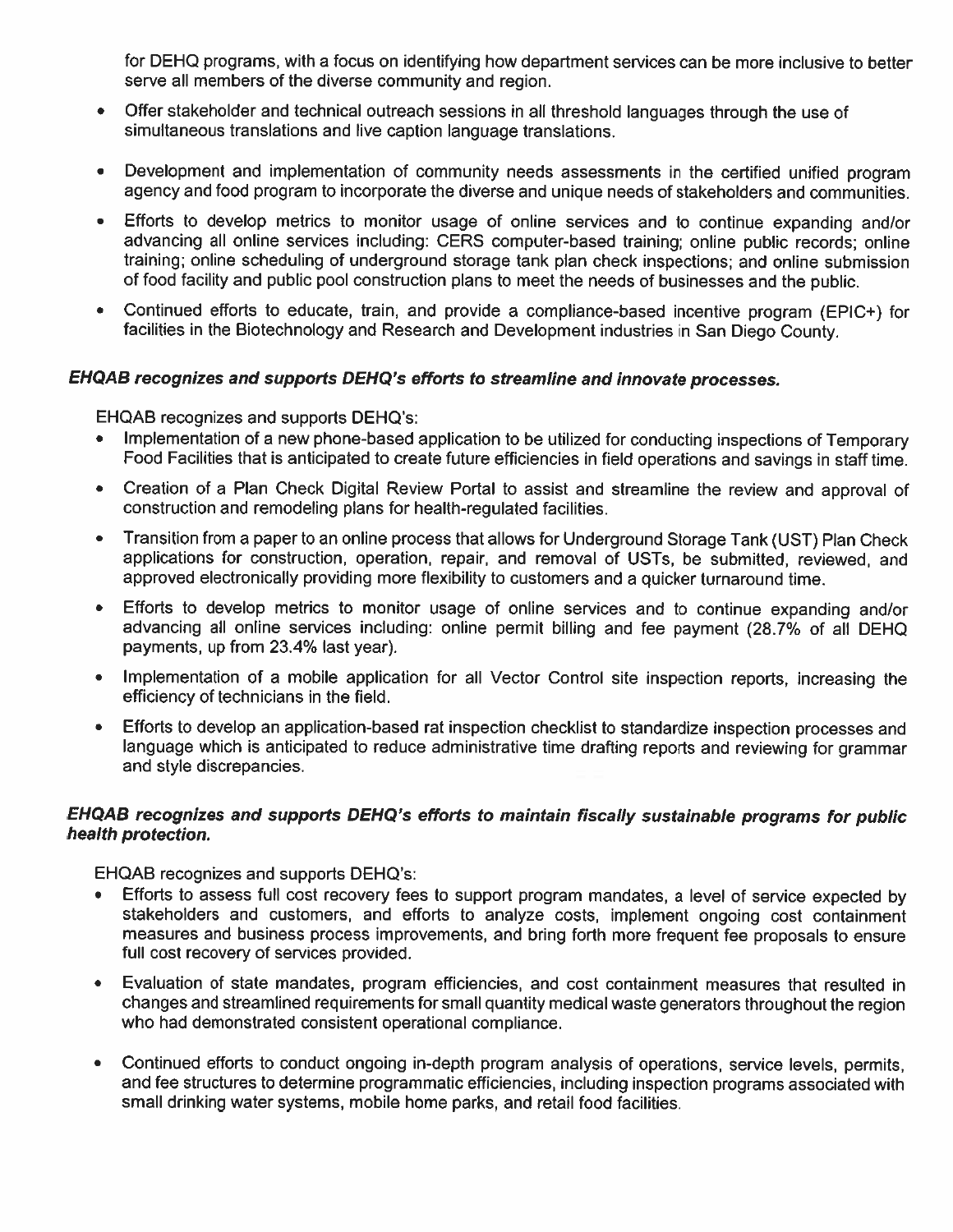- Continued daily synchronization of inspection information from DEHQ's data system to CERS, allowing businesses to see the most recent compliance information regarding their facilities.
- Efforts to recruit and maintain qualified, highly skilled staff,
- Continued efforts to utilize technology as a means of identifying program efficiencies and contain costs.  $\bullet$
- Efforts to explore expedited service options while continuing to ensure public health and safety and a level playing field for businesses.

#### EHQAB acknowledges the awards and recognition DEHQ has received in 2021 for its expertise and innovative leadership.

- Achievement Award for Underground Storage Tank Plan Check Shifting from Paper to Virtual (NACo). This award was received for the development and implementation of a virtual process to review construction plans for underground storage tanks (USTs). Prior to the COVID-19 pandemic, UST construction plans were submitted on paper and in person. However, due to the stay-at-home orders issued in March 2020, DEHQ identified a way to transition to a virtual or online process. Using email and existing County software, UST plan check applications are now submitted, reviewed, and approved in an electronic format. Fees are processed online and approved permits and plans can be electronically distributed to contractors and business owners and can be accessed by field staff at construction inspections. Pivoting to an online process streamlines operations, allows for quicker turnaround time, and is projected to have an annual 6% (or \$28,000) cost savings for the program.
- Exceptional Partners Award, California Restaurant Association (CRA), San Diego Chapter. This award was received for DEHQ's response and partnership with the restaurant industry during the COVID-19 pandemic, to assist the restaurant industry in navigating state guidelines and changes to their operations. This included, but was not limited to, the development of educational materials and guidance documents that were used throughout the state; conducting over 968 COVID-19 outbreak investigation for food handlers since the start of the pandemic; providing timely outreach and information on a variety of topics such as state guidelines, reopening protocols, and changes to state or local requirement; and sending or sharing more than 85 GovDelivery messages. 55 emails and 235 social media posts.

#### EHQAB also recognizes and supports the following issues within the scope of the County, but not within DEHQ: an in sit cell

EHQAB recognizes and supports: (2009)

- The goals of the County's Strategic Plan to Reduce Waste and the County's efforts to encourage the development of organics recycling infrastructure, the use of food donations as a means to divert organic waste, and the use of waste conversion technologies to minimize the amount of waste being disposed and ease the burden on current and proposed landfills.
- The County's efforts to conduct outreach and education on the topics of source reduction, pollution prevention, and recycling of a variety of materials to reduce per capita 2018 disposal rates in the unincorporated San Diego County (5.5 pounds per person) as compared to the 2018 statewide rate (5.2 pounds per person).
- The County's Live Well San Diego Food System Initiative that is building better health, living safely, and  $\bullet$ thriving through implementation of the Food System Donation Action Plan which seeks to support and improve food donation in the region to help address nutrition insecurity, while also reducing food waste.
- The County's efforts in developing a Climate Action Plan to reduce the County's overall contribution of  $\bullet$ greenhouse gas emissions to the atmosphere, to conserve energy and water resources, and to improve air quality and community health.
- The County's Electric Vehicle (EV) Roadmap that invests in EV technology by installing EV charging stations at County facilities accessible to the public, building out EV charging infrastructure in the unincorporated area, collaborating with regional partners to encourage they buy and use more EVs, and replacing more than 500 existing gas-powered County vehicles with EVs by 2027.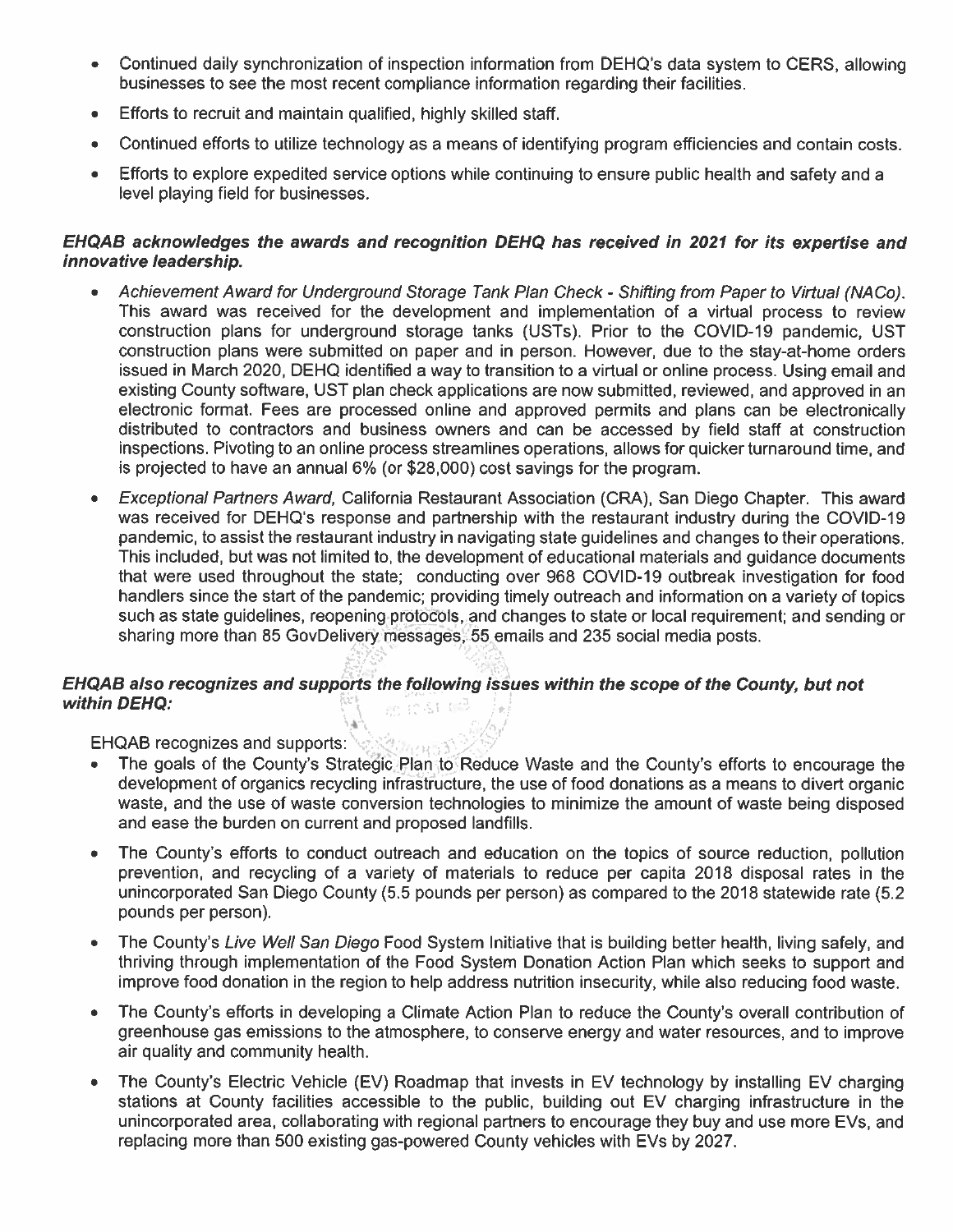- The County's Strategic Energy Plan that provides both long- and short-term goals to reduce County Operations utility usage and costs, minimize its impact on the environment, and assimilate sustainable practices throughout the organization.
- The County's Kresge Initiative to prepare a Memorandum of Agreement between County Public Health Services and local municipalities to clearly delineate health program roles and responsibilities, to improve health emergency-related communication, and to support mutual goals for improved regionwide health outcomes.
- The County's Public Health Services department's pursuit to renew agency accreditation from the  $\bullet$ national Public Health Accreditation Board.
- The County Board of Supervisor's Frameworks for the Future which prioritizes communities and  $\bullet$ populations in San Diego that have been historically left behind. The frameworks focus on policies surrounding racial justice, behavioral health, health equity, economic opportunity, homelessness, housing accessibility and affordability, environmental protection, government transparency, and community investments.

Additional EHQAB Findings of Support for specific DEHQ Program Areas are also attached in Appendix A and DEHQ's Fiscal Year 2020-21 Operational Highlights are attached in Appendix B of this report.

In conclusion, the members of EHQAB (see Appendix  $C - EHAAB$  Membership Roster) are pleased to be of assistance to DEHQ in their protection and support of a healthy community and environment. DEHQ is to be congratulated on their fiscal discipline, as well as their proactive leadership and approach to seeking efficient and innovative solutions to traditional and emerging issues.

This report was discussed and unanimously approved at the EHQAB Meeting held on December 15, 2021. I am available to discuss this report or answer any questions, please call me at (760) 743-1214 or email vinje.middleton@sbcqlobal.net.

Sincerely,  $12 - 31$ MALCOLM VINJE, Chair **Environmental Health and Quality Advisory Board** 

- Attachments: Appendix A EHQAB Findings of Support for DEHQ Program Areas Appendix B - DEHQ's Fiscal Year 2020-21 Operational Highlights Appendix C - EHQAB Membership Roster
- cc: Environmental Health and Quality Advisory Board Members Helen Robbins-Meyer, Chief Administrative Officer Sarah Aghassi, Deputy Chief Administrative Officer, Land Use and Environment Group Amy Harbert, Director, Department of Environmental Health and Quality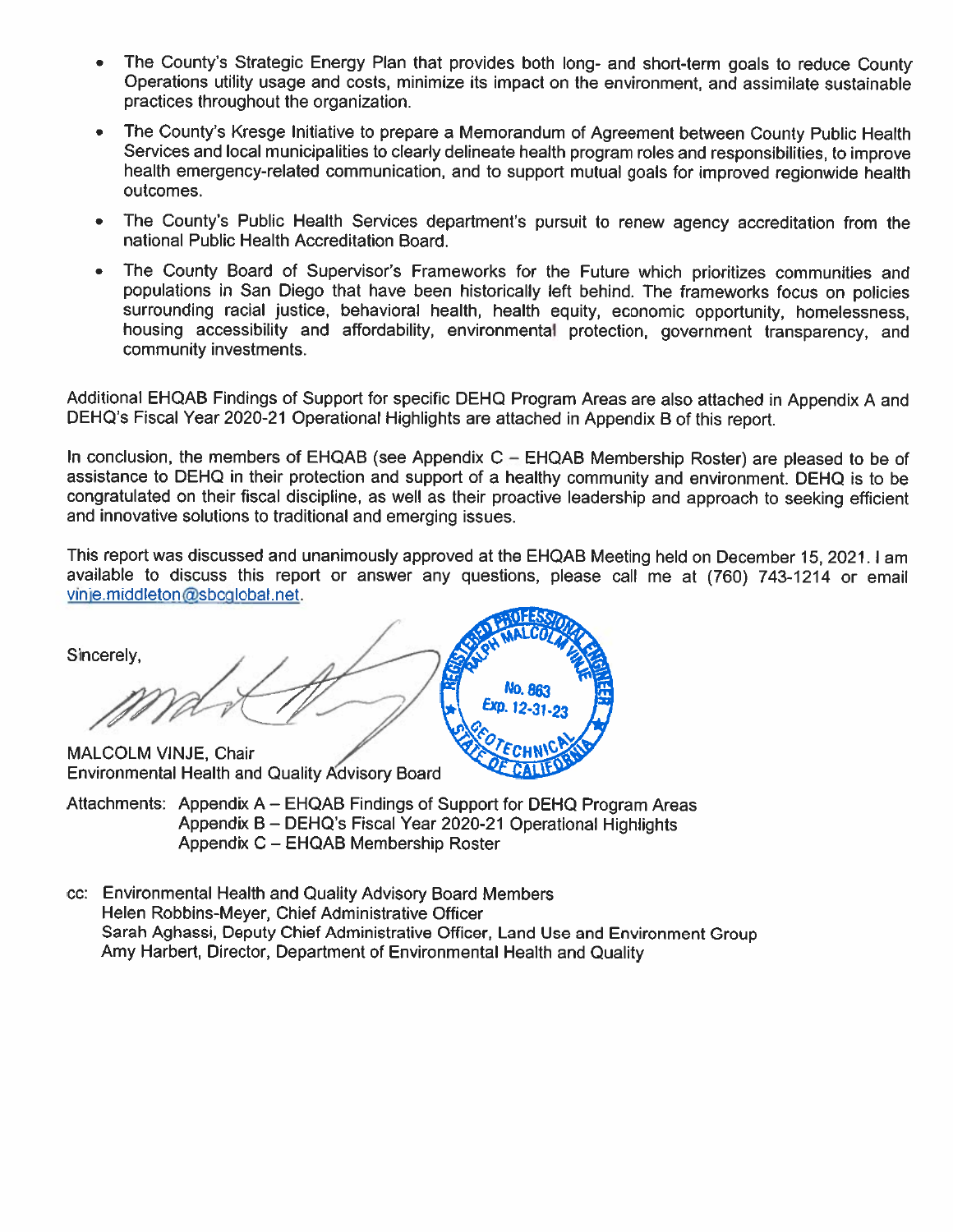#### APPENDIX A - EHQAB FINDINGS OF SUPPORT FOR DEHQ PROGRAM AREAS

#### **Food Safety:**

- EHQAB recognizes the potential adverse public health effects of foodborne illness and the importance of  $\bullet$ working with the food industry to improve employee behaviors and food handling practices. The County should continue efforts in pursuing compliance through education and improved food facility practices and procedures.
- EHQAB recognizes DEHQ's efforts to successfully continue the implementation of process improvements in the Food and Housing Division Plan Check Program that results in increased efficiency and enhanced customer service in support of the local economy.
- EHQAB recognizes DEHQ's collaboration with the Live Well San Diego Food System Initiative and its work in supporting the food insecure population by promoting safe food donations through support and education to industry donors, markets, and local food banks and associated pantries.
- EHQAB recognizes DEHQ's efforts in providing improved notification procedures of food facilities through their implementation of a countywide grading program for fixed and mobile food facilities, offering the public the ability to make safe dining choices. EHQAB also recognizes DEHQ's smart phone application. SDFoodInfo.org, for enhanced access to restaurant and food safety information.
- EHQAB supports continued communication and food safety educational outreach efforts with public school nutrition directors to ensure the safety of children while in school.
- EHQAB recognizes DEHQ's continued support for the local fishing industry and DEHQ should continue working with the local fishing industry as their operations evolve.
- EHQAB recognizes the value of preparing for the event of a largescale foodborne illness outbreak and supports collaboration with industry, government, and academia on a tabletop exercise to strengthen emergency preparedness.

#### **Public Health and Safety:**

- EHQAB recognizes DEHQ staff's role in the outreach efforts for the Public Safety Power Shutdowns, including proactive guidance on food, hazardous materials, small public water systems, and response efforts including boil water advisories and other environmental health functions.
- EHQAB recognizes the potential adverse public health effects caused by improper body art application procedures and DEHQ's partnership with the body art industry through education and outreach. DEHQ should continue participating in the California Conference of Directors of Environmental Health (CCDEH) Technical Advisory Committee and contributing to legislative updates to the Safe Body Art Act.
- EHQAB recognizes DEHQ's leadership in the Southern California Organized Camp Technical Advisory Committee under the sponsorship of the CCDEH to promote consistent application of Organized Camp laws and regulations. DEHQ should continue their leadership role in the consistent implementation of Organized Camp laws and regulations to protect the thousands of children that attend those camps every year and collaborate in CCDEH's efforts to extend protection to children who attend day camps.
- EHQAB recognizes the potential adverse public health and safety effects caused by improper operation, maintenance and oversight of public swimming pools by pool operators and DEHQ's participation in the CCDEH California Recreational Health Technical Advisory Committee to promote consistent application of swimming pool laws and regulations.
- EHQAB supports DEHQ's efforts to bring unpermitted facilities within their jurisdiction into compliance.  $\bullet$
- EHQAB supports continued community outreach and education to increase awareness of environmental concerns within the San Diego region.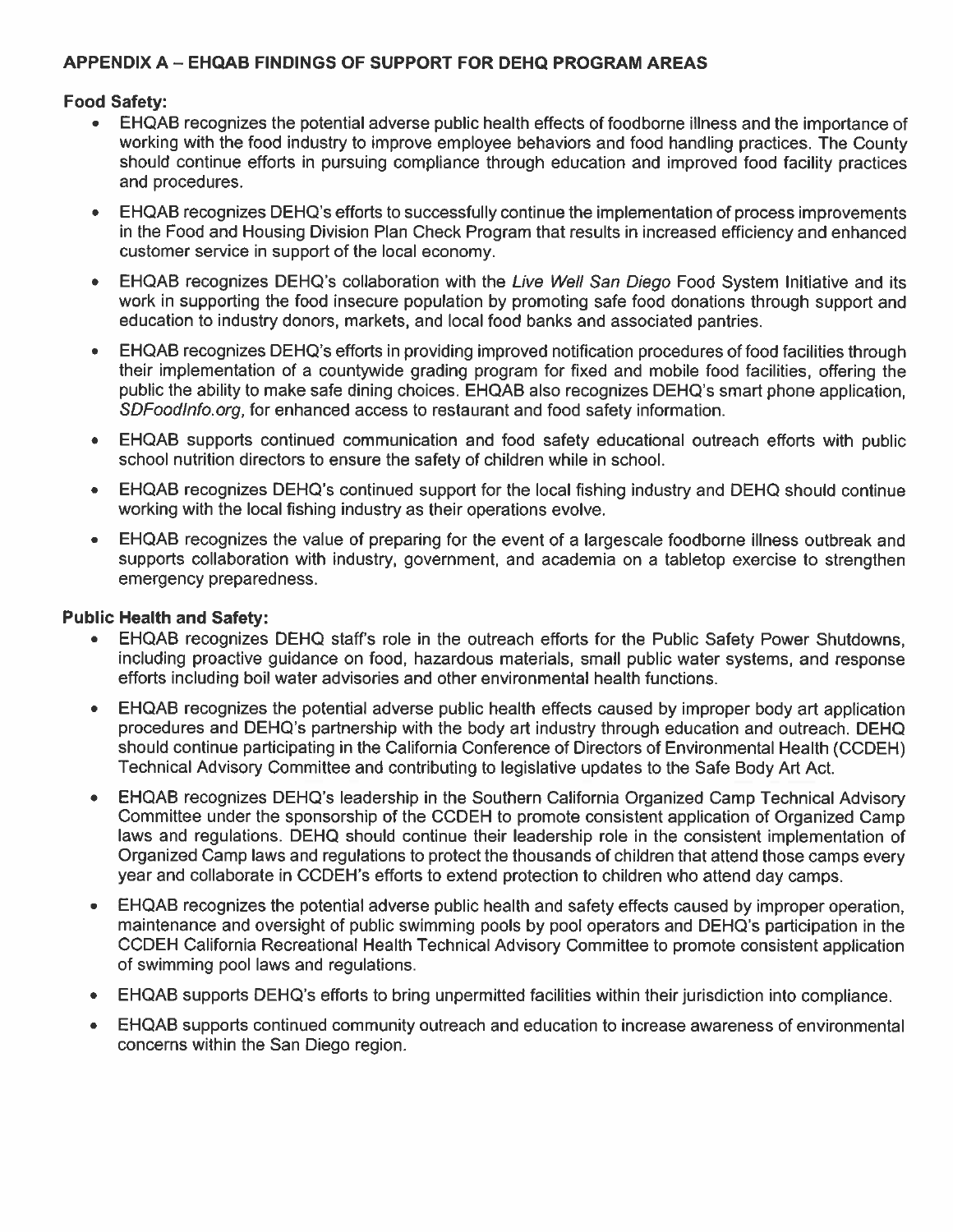#### **Responsible Waste Management:**

- EHQAB supports continued efforts to require extended manufacturer responsibility (EPR) for products that contain hazardous materials and products that become hazardous waste at the point of generation. Statewide legislation over the past few years has resulted in the establishment of EPR programs for items such as home-generated sharps and pharmaceuticals, architectural coating (paint), mattresses and carpets, which increases recycling opportunities and can reduce costs to local governments and rate payers.
- EHQAB supports an increase in mobile household hazardous waste (HHW) collection events in the  $\bullet$ unincorporated areas and a North County HHW facility or expanded services for the safe collection and disposal of hazardous wastes generated by unincorporated residents.
- $\bullet$ EHQAB supports continued efforts to require solid waste source reduction, recycling, and organic diversion to reduce greenhouse gas emissions, expand solid waste recycling efforts, reduce the potential for nuisance generation, and to expand the opportunity for additional recycling services.

#### **Hazardous Materials/Waste and Medical Waste:**

- EHQAB supports the continued implementation of inspections and enforcement to protect human health and the environment by ensuring the proper management of hazardous materials, hazardous waste. aboveground petroleum storage tanks, underground storage tanks, and medical waste.
- EHQAB supports the CERS Help Desk to provide assistance to businesses in complying with state- $\bullet$ mandated electronic reporting requirements.
- EHQAB supports the continued collaboration with local stakeholders and other regulatory agencies to  $\bullet$ address complex environmental issues that can impact local and statewide laws and regulations.
- EHQAB supports the continued implementation of contract services with the State Department of Toxic  $\bullet$ Substances and Control (DTSC) to inspect northbound and southbound trucks at the US/Mexico Border.
- EHQAB supports DEHQ's hazardous materials program participation in state-wide committees, groups,  $\bullet$ and organizations to adopt policies and regulations which promote a consistent and uniform approach for regulations throughout the state that will assist businesses in their compliance efforts.

#### **Emergency Response:**

- EHQAB supports the continued implementation of DEHQ's Radiological Health Program to provide protection from radiation sources in the San Diego region and for emergency preparedness during the decommissioning efforts at the San Onofre Nuclear Generating Station (SONGS).
- $\bullet$ EHQAB supports informational community updates/announcements on the Local Emergency Preparedness Committee (LEPC) and its member agency programs in improving coordination and effective emergency response preparedness.
- EHQAB supports the Hazardous Materials Incident Response Team (HIRT) response to local hazardous  $\bullet$ materials-related emergencies and after-hours environmental health activities.
- EHQAB supports DEHQ's annual participation in emergency preparedness exercises for department  $\bullet$ operations center activation and response operations, as well as active participation in disaster recovery drills and exercises for the unincorporated communities.

#### **Vector Control:**

- EHQAB supports DEHQ's actions to inform the public about invasive Aedes mosquitoes in the San Diego  $\bullet$ region, and to use an integrated vector management approach to reduce mosquito breeding and mosquito-borne illness.
- EHQAB supports the public outreach efforts of the Vector Control Program (VCP) in raising awareness  $\bullet$ of controlling and/or eliminating mosquito-breeding in neglected swimming pools and other backyard and urban sources.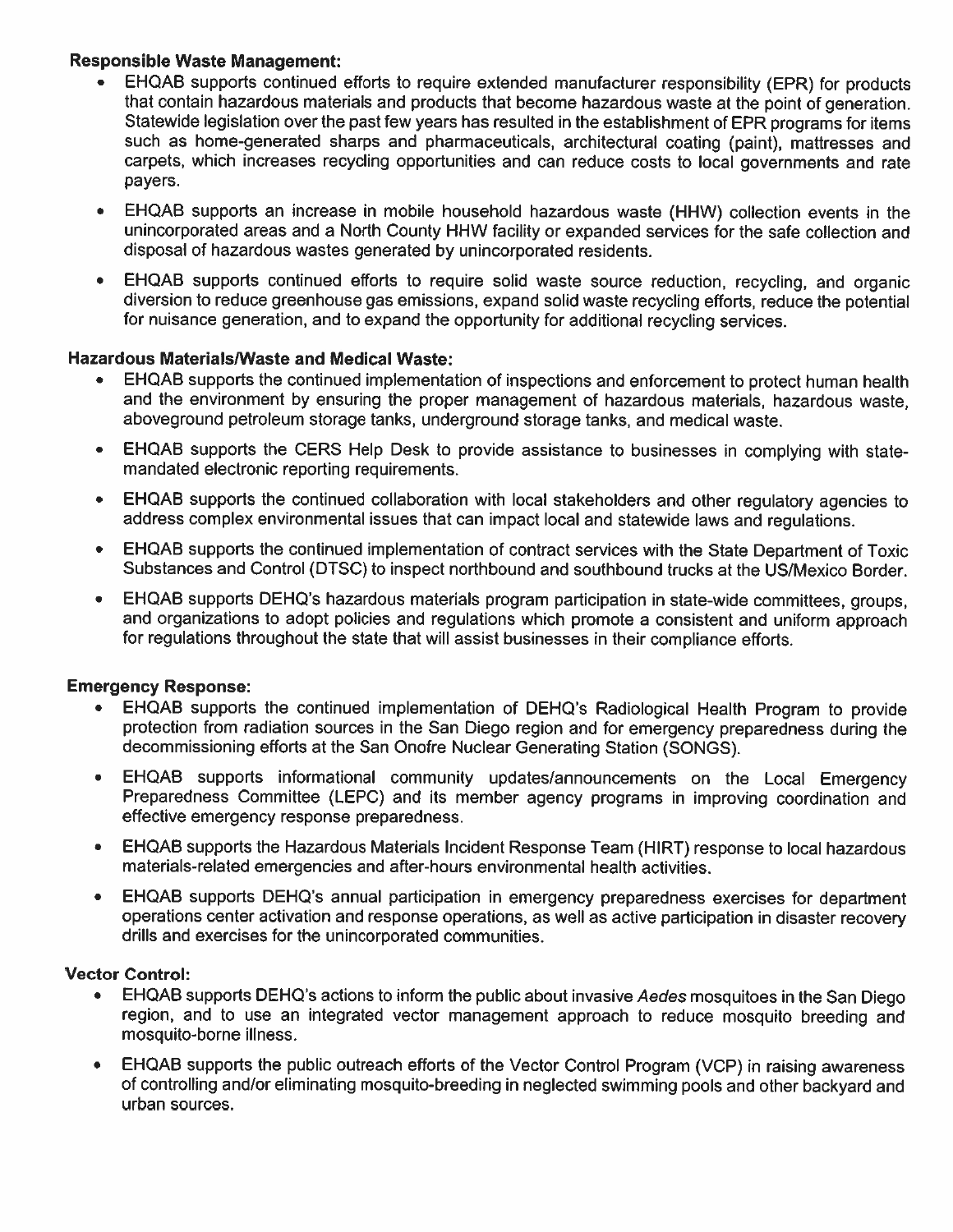- EHQAB supports DEHQ's efforts to rapidly test for vector-borne diseases to promote the detection of and  $\bullet$ response to vector-borne diseases.
- EHQAB supports DEHQ's efforts to develop and implement mosquito pesticide resistance monitoring for mosquito-control efforts.
- EHQAB supports the VCP Disease and Diagnostic Laboratory as a regional resource that other counties  $\bullet$  . and districts can rely on for their diagnostic services.

#### Water:

- EHQAB supports the development of programs to use alternative water sources (graywater, treated  $\bullet$ graywater, rain capture and reuse) instead of potable water supplies in a manner that prevents public and environmental health risks.
- EHQAB supports the continued oversight provided for the use of recycled water and the prevention of cross connections to potable water supplies.
- EHQAB supports the continued implementation of the Regional Water Quality Control Board approved Local Agency Management Program (LAMP) to protect surface water and groundwater from impacts associated with onsite wastewater treatment systems.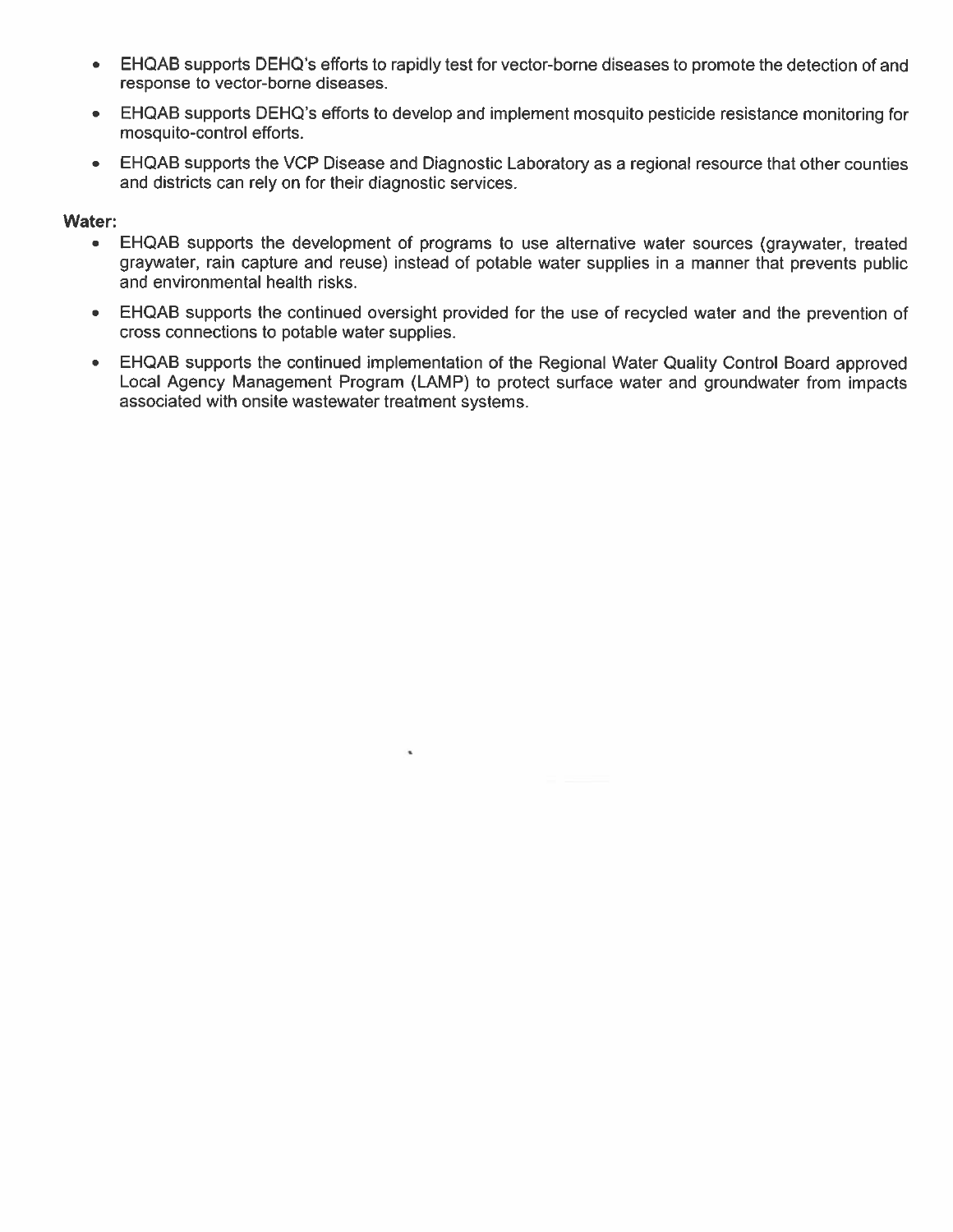#### APPENDIX B - DEHQ's Fiscal Year 2020-21 Operational Highlights

#### **Department Description**

Effective January 15, 2021, the Department of Environmental Health was renamed the Department of Environmental Health and Quality (DEHQ). The vision of DEHQ is environmental and public health protection through leadership, partnership, and science. DEHQ enhances San Diegans' quality of life by protecting public health and safeguarding environmental quality, educating the public to increase environmental awareness, and implementing and enforcing local, state, and federal laws. DEHQ has regulatory oversight of more than 40 environmental programs in the region, unincorporated area and some cities, which also includes investigations of foodborne and mosquito-borne illnesses, substandard housing, exposure to or incidents of hazardous materials, and beach water quality monitoring.

#### **Mission Statement**

Protecting the environment and enhancing public health by preventing disease, promoting environmental responsibility and, when necessary, enforcing environmental and public health laws. Our goal is "Healthy People in Healthy Communities Free from Disease due to the Environment."

#### **Programs and Divisions**

#### **Community Health Division**

#### **Vector Control Program (Regionwide)**

- The Vector Control Program (VCP) monitors and controls vectors and the diseases that they carry. The VCP has been reducing and controlling mosquitoes and other vectors since the 1930's by doing the following:
	- Conducting surveillance for diseases carried by vectors such as mosquitoes carrying West Nile ö. virus, mice carrying hantavirus, and ticks carrying Lyme disease.
	- Monitoring mosquito-borne diseases in San Diego County.  $\alpha$
	- Educating the public to help residents protect themselves from the diseases vectors can carry.  $\sigma$
	- Implementing proactive mosquito control efforts for potential breeding areas such as neglected  $\alpha$ green pools, aerial application of larvicides, and regular treatment of 1,609 known mosquito breeding sources.
- Implementing prevention and control of fly breeding on commercial poultry ranches and prevention and  $\bullet$ control of eye gnats associated with commercial organic farms.

#### **Occupational Health Program (Regionwide)**

The Occupational Health Program (OHP) assists County departments with maintaining safe and healthy workplaces for County employees. As part of this effort, OHP is the lead for various County programs. including asbestos and lead management, respiratory protection, and hazard communication. In addition, OHP works with the County's Childhood Lead Poisoning Prevention Program to conduct environmental investigations at the homes of children with elevated blood lead levels.

#### **Radiological Health Program (Regionwide)**

- The Radiological Health Program implements state and federal regulations at facilities that possess sources of radiation. This includes inspecting the storage, use and disposal of radioactive materials and the safe use of x-ray producing equipment through a contract with the Radiological Health Branch of the State Department of Public Health.
- There are currently 2,800 registered facilities in the region with over 7,500 x-ray machines and over 125  $\bullet$ radioactive materials licensees (Hospitals, Veterinarians, Biotech, Research, Academic Institutions and Industry).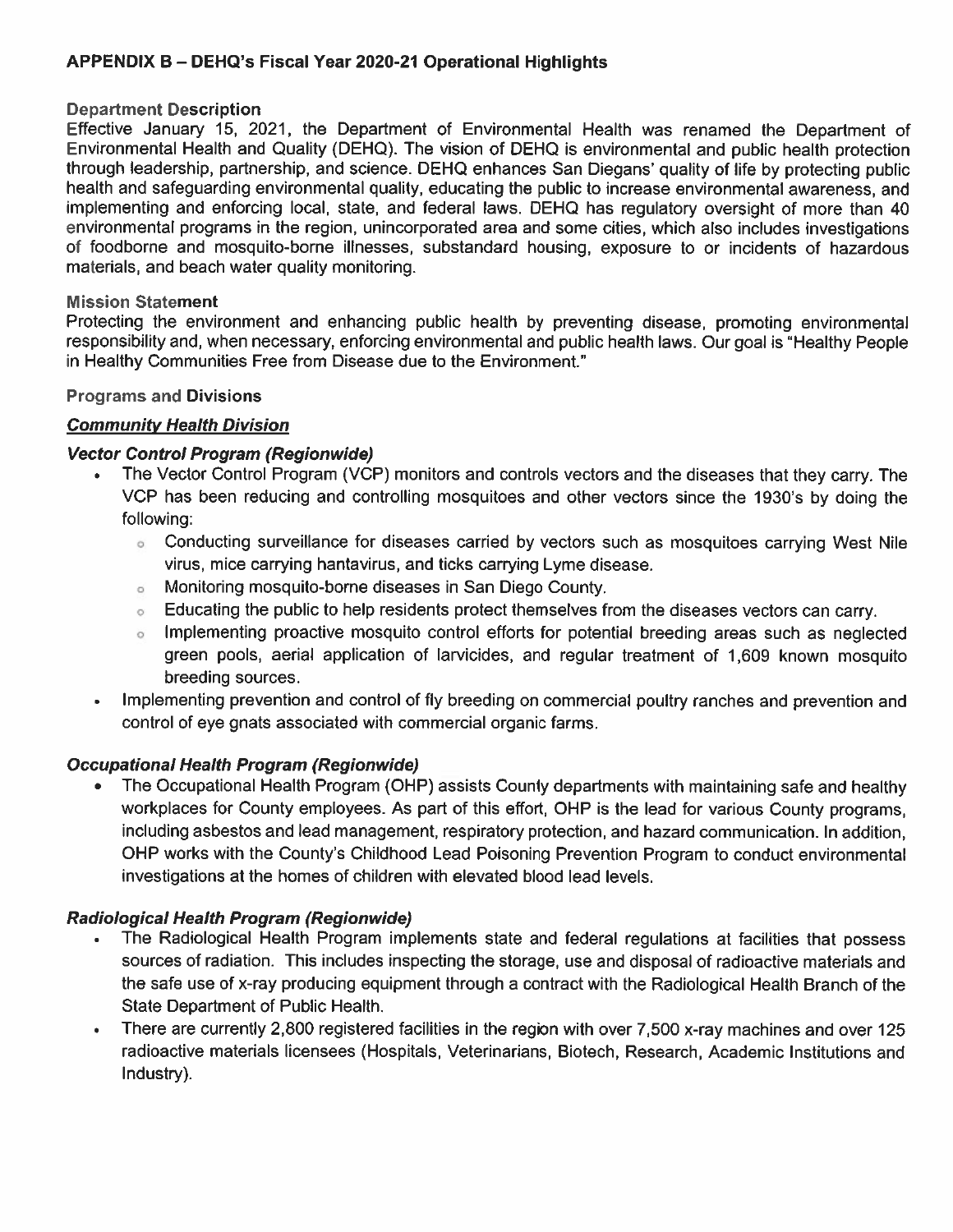# **Food and Housing Division**

#### **Food Safety Program (Regionwide, Health Officer Program)**

- Regulates 15,006 retail food facilities in San Diego County including restaurants, markets, and mobile food facilities.
- Conducts approximately 25,778 food facility inspections and investigations each year.
- Permits 104 annual temporary event organizer permits and 81 temporary single-event organizer permits, for events such as December Nights and the Fallbrook Avocado Festival. In a normal vear without COVID restrictions, DEHQ usually permits approximately 500 organizers.
- Contracts for food safety inspections with 23 local school summer lunch programs.  $\bullet$
- The San Diego County Fair was not a contracted event this year and was processed as a smaller scale temporary event, where 51 inspections were conducted at the San Diego County Fair.
- Collaborates with local foodbanks to educate, register and permit Charitable Feeding Organizations.

### **Nonprofit Event Permits and Organized Camps (Unincorporated)**

Lead agency responsible for the Community Event Permit Program, which annually serves over 40 non-profit organizers. Coordinates with nine other local agencies, serving as the single point of contact for the organizer. guiding them through the permit process.

#### **Public Housing (Unincorporated and Contracted Cities, Health Officer Program)**

- Regulates 1,970 public housing sites and conduct inspections every 18 months
	- o Contracted cities include Carlsbad, Coronado, Del Mar, Encinitas, Escondido, La Mesa, Poway, San Marcos, Santee, Solano Beach and Vista.
- Incorporates the Healthy Housing principles identified by the Centers for Disease Control and Prevention (CDC), to ensure that residents of public housing have access to rental units that are kept in safe and sanitary conditions.

#### **Public Swimming Pools (Regionwide, Health Officer Program)**

- Ensures all public swimming pools, spas, and spray grounds are maintained in safe, sanitary and healthful condition. Permits approximately 4,189 public pool and spa facilities, providing oversight for over 7,522 bodies of water.
- Conducts 9,726 inspections each year.

#### **Organized Camps (Unincorporated, Health Officer Program)**

Regulates approximately 26 organized camps in the county, inspecting annually for safe and sanitary conditions and safe food and water for the camp visitors.

# Body Art, Massage, and Detention Facility Programs (Regionwide, Health Officer Programs)

- Regulates health and safety standards for over 359 body art (tattooing, permanent cosmetics, body piercing and banding) facilities and conducts 430 inspections each year.
- Regulates 212 permitted massage facilities through local codes in the cities of Carlsbad, Chula Vista, Del Mar, El Cajon, Encinitas, Imperial Beach, La Mesa, Lemon Grove, Poway, San Diego, San Marcos, Santee andand Solana Beach, and conducts 197 inspections each year.
- Regulates 43 detention facilities and holding cells, inspecting the housing units and food operations.

# **Hazardous Materials Division**

#### **Certified Unified Program Agency (Regionwide)**

DEHQ is the Certified Unified Program Agency (CUPA) for the County of San Diego, and it is responsible for regulation of hazardous materials business plans and inventory, ensuring facilities with highly toxic chemicals have robust programs and plans in place, ensuring hazardous waste is managed properly.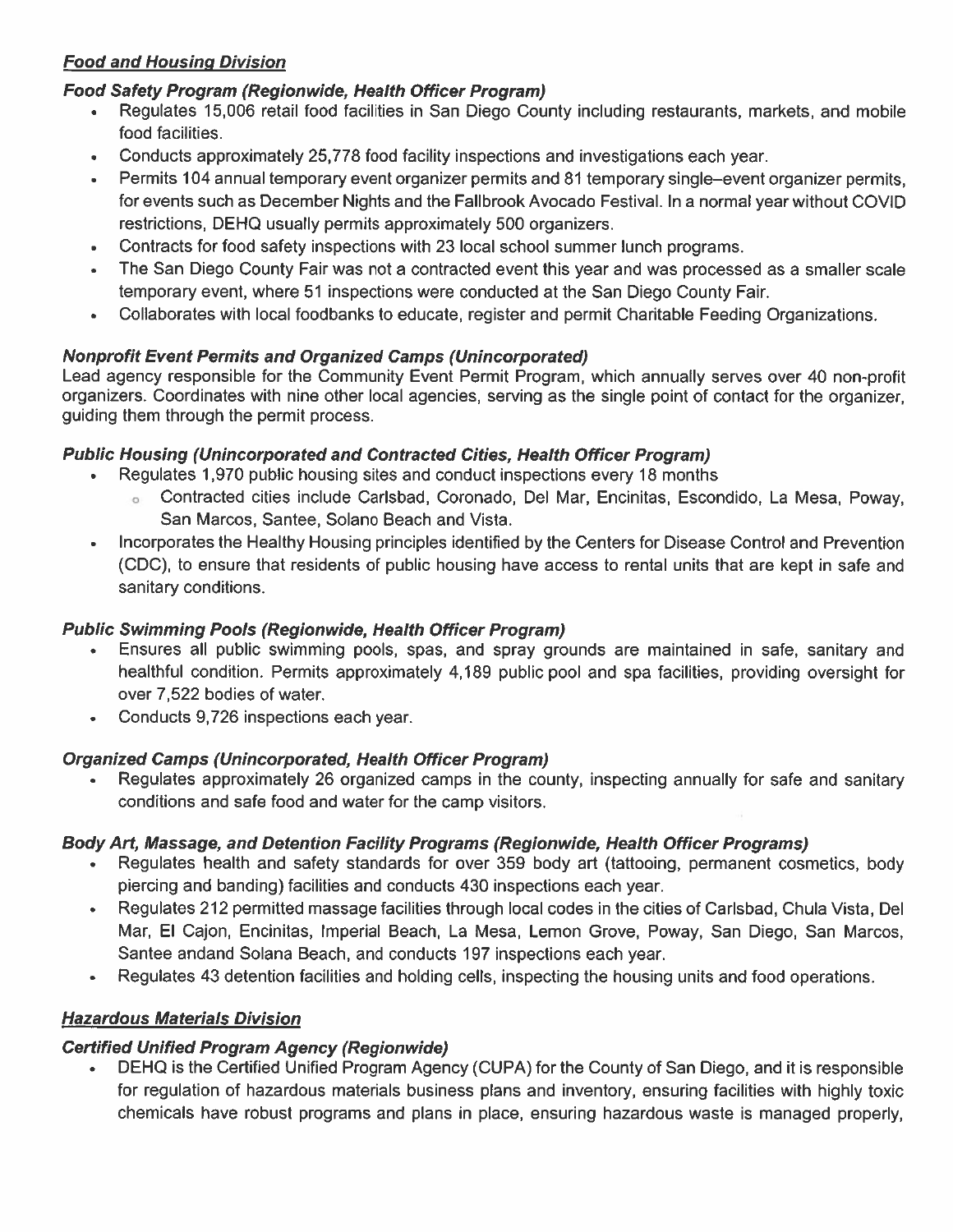and ensuring underground storage tanks and aboveground petroleum storage tanks are properly monitored to prevent releases of hazardous materials.

- Regulates 14,334 facilities, inspects approximately 4,718 facilities per year and on average pursues 71  $\bullet$ formal actions, through criminal, civil or administrative enforcement cases.
- Provides assistance to businesses in complying with state-mandated electronic reporting requirements  $\bullet$ including reporting hazardous materials inventory, amount of hazardous waste being generated. emergency response plan information, underground storage tank component details, release prevention information, and more.
- The County of San Diego's Hazardous Incident Response Team (HIRT), a joint DEHQ and City of San  $\bullet$ Diego Fire-Rescue Department team, provides response to radiological, biological and chemical emergencies throughout the county, 24 hours per day, seven days a week as well as being an active participant in the Border 2020 project.

#### **Land and Water Quality Division**

### **Beach Water Quality Monitoring (Regionwide, Health Officer Program)**

- Coordinates routine sampling at up to 46 public beaches during the peak summer season and notifies  $\bullet$  . the public when monitoring indicates bacteria levels exceed state standards, or during other events that may pose a risk to public health.
- Collects or evaluates 6,459 water samples to ensure beach water quality was safe for recreational water  $\bullet$ contact by residents and visitors to San Diego's beaches.
- Conducts enhanced beach water monitoring at nine locations year-round achieving a daily sampling  $\bullet$ frequency in South County to notify the public when sewage-contaminated Tijuana River flows or other cross-border sewage spills may pose an increased risk of illness from water contact.

#### **Small Drinking Water Systems (Regionwide, Health Officer Program)**

Provides oversight of 146 public water systems with less than 200 service connections and protects public health by ensuring pure, safe and reliable drinking water supplies are provided to their customers.

#### **Septic Systems and Water Wells (Regionwide)**

- Ensures that septic systems and water wells are properly designed, sited, installed, and maintained to protect public health and the environment.
- Issues 716 septic permits and 757 water well permits yearly.  $\bullet$

# **Monitoring Well Program (Regionwide)**

- Provides oversight for implementing state standards and local ordinances pertaining to the construction,  $\mathbf{e}^{(1)}$  . alteration, maintenance, and destruction of monitoring wells, inclinometers, vapor probes, cathodic protection wells, and enhanced leak detection systems.
- Permits the installation and destruction of borings and monitoring wells; and minimize risk to public health  $\bullet$ by bringing deficient monitoring wells into compliance.

#### Site Assessment and Mitigation Program (SAM) (Regionwide, Health Officer Program)

- Provides oversight of assessments and cleanups to protect public health, water resources, and the environment from releases of contaminants through the Voluntary Assistance Program (VAP). Certified by the State Department of Toxic Substances Control to implement and locally enforce environmental assessments and corrective actions to clean up hazardous waste spills within the San Diego region.
- Currently assisting 163 property owners with sites contaminated by hazardous substances, including  $\bullet$ clandestine methamphetamine/fentanyl laboratories, to ensure pollution is cleaned to reduce risk to human health for property redevelopment or reoccupation.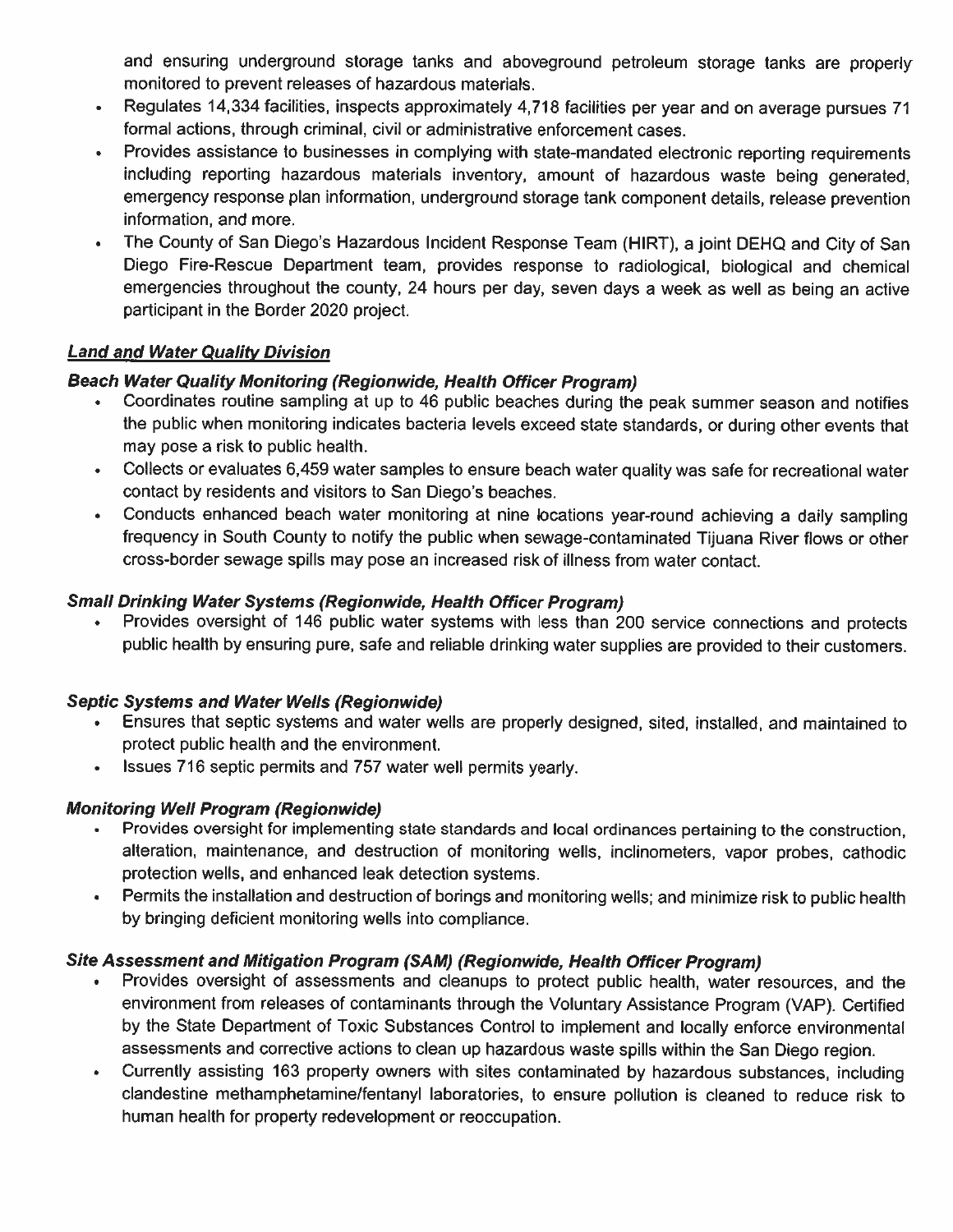### Mobile Home Parks and Recreational Vehicle Parks (Unincorporated)

• Permits and inspects 156 mobile home parks and 30 recreational vehicle parks with a total of 16,280 spaces in the unincorporated county to ensure compliance and safe and livable conditions.

#### **Recycled Water (Regionwide, Health Officer Program)**

- Regulates the use of recycled water for the San Diego region through a delegation agreement with the State Water Resources Control Board.
- Protects the public from health risks associated with cross-connections of recycled water and drinking water supplies, as well as to prevent health risks from body contact with recycled water, by conducting 101 recycled water plan checks and 278 cross-connection inspections each year.

#### **Sewage Haulers (Regionwide, Health Officer Program)**

• Ensures that public health risks are prevented from the improper collection, hauling and disposal of sewage from septic tanks and chemical toilets by 267 registered sewage hauler vehicles in the region.

#### Solid Waste Local Enforcement Agency (Regionwide, excluding City of San Diego)

- The County of San Diego Solid Waste Local Enforcement Agency (LEA) is certified by the State Department of Resources Recycling and Recovery (CalRecycle) to ensure the proper operation, permitting and closure of solid waste facilities, operations and disposal sites (landfill, transfer station, composting, and construction, demolition andand inert debris).
- Regulates 61 active and 54 closed solid waste facilities, operations, and disposal sites.  $\bullet$

#### Household Hazardous Waste Program (Unincorporated)

- The Household Hazardous Waste (HHW) program provides HHW collection services to unincorporated residents.
- In total, HHW collection services including partners facilities served 4,332 unincorporated residents and resulted in the proper disposal of 399,168 pounds (199 tons) of HHW.

#### **Department Stakeholders**

- **Biocom**  $\bullet$
- **Building Industry Association**  $\bullet$
- California Restaurant Association  $\bullet$
- **Environmental Health Coalition**
- **Groundwater Association**  $\bullet$
- **Gaslamp Association**
- North County Civil Engineers and Land Surveyors .  $\bullet$ Association
- San Diego County Farm Bureau
- San Diego County Industrial Environmental Association  $\bullet$
- San Diego County Lodging Association  $\bullet$  .
- San Diego County Sewage Haulers Association  $\bullet$  .
- San Diego County Taxpayers Association
- San Diego County Disposal Association
	- San Diego Food and Beverage Association
	- Southern California Rental Housing Association

**Department Statistics** Number of Staff: 309 FTE Budget: \$55.7 million **Sources of Revenue: Fees and Deposits - \$26.3 million** Vector Benefit Assessment - \$13.4 million Revenue Agreements - State and Other  $-$  \$6.0 million Realignment Revenue (share from HHSA) - \$1.4 million Other (Reserves; Fund Balance; Settlement for 1-time projects; GPR) - \$8.6 million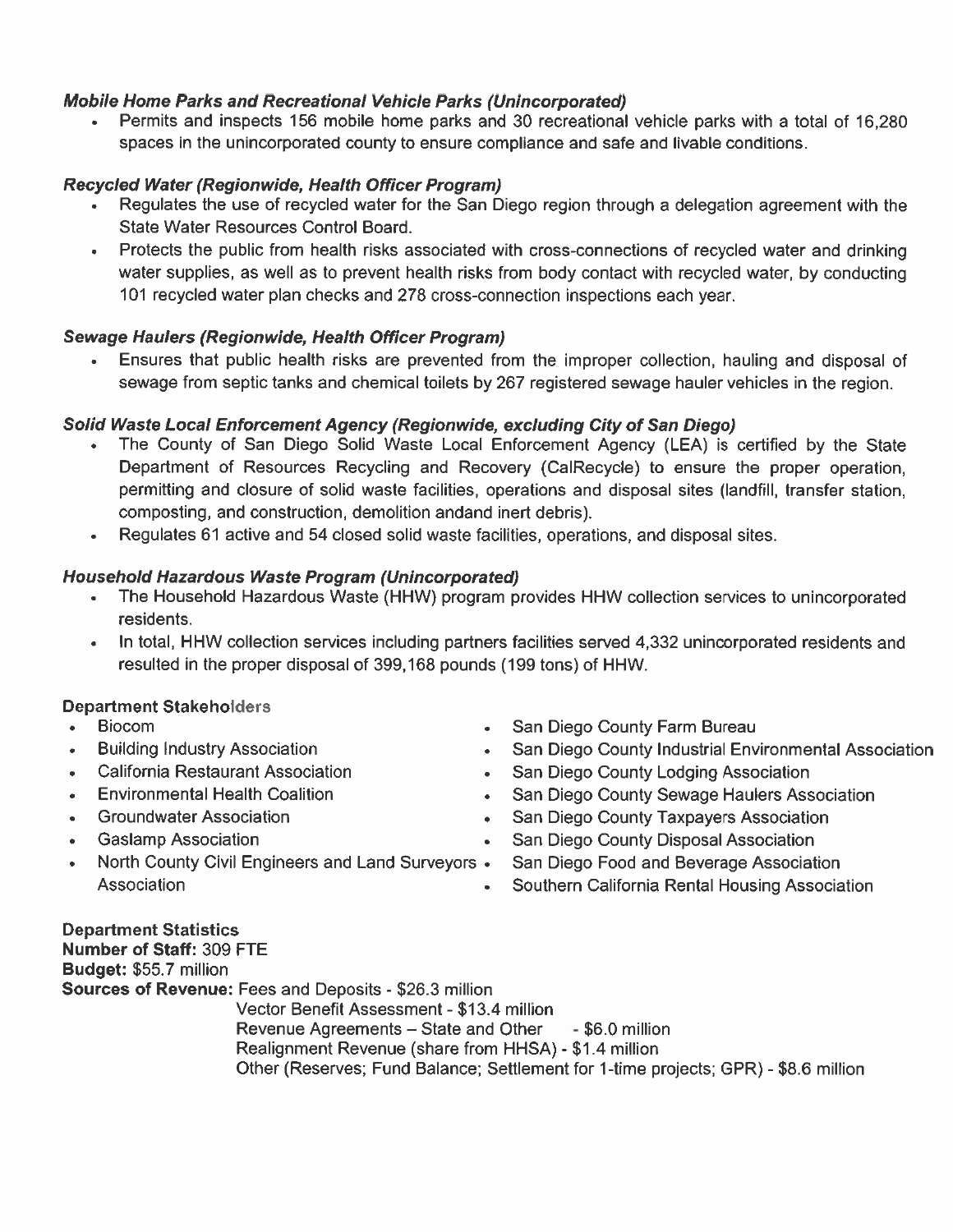**Department Awards and Accomplishments** 

- California Restaurant Association: Exceptional Partners Award (2021)
- NACo Achievement Award: Underground Storage Tank Plan Check from Paper to Virtual (2021)  $\bullet$
- NACo Achievement Award: Simultaneous Dengue Virus 1-4 Testing (2020)  $\bullet$
- NACo Achievement Award: SDFoodInfo.org (2019)  $\bullet$
- Continuing Challenge Award Responder of the Year: San Diego HIRT Team (2019)  $\bullet$
- NACo Achievement Award: Making Camps Safer Through Communication, Education and Preparedness (2018)
- NACo Achievement Award: CERS Help Desk (2018)  $\bullet$
- CHMIA: Howard Eddy Award (2018)
- ACA: Paul Somers Golden Acorn Award: Contributions to the field of Organized Camps (2018)  $\bullet$
- AMCA: Outstanding Vector Technician (2018)  $\bullet$
- IEA Environmental Excellence Award: CERS Help Desk Team (2017)  $\bullet$
- NACo: LUEG Compliance Team Approach (2017)  $\bullet$
- NACo: Vector Control Program Response to Invasive Aedes (2017)  $\bullet$
- CAPIO: Zika Virus Outreach Campaign (2017)  $\bullet$
- CUPA: Outstanding CUPA Individual (2017)  $\bullet$
- CHMIA: Lifetime Membership Award (2017)
- CalRecycle/CCDEH: Ralph Hunter Memorial Award (2017)  $\bullet$
- NACo: Beating Zika to the Punch: Open Communications to Defuse a Health Scare (2017)  $\bullet$
- NACo: Vector Control Program Response to Invasive Aedes (2017)  $\bullet$

# By the Numbers

# **Community Health Division**

- Monitored and treated, when needed, 1,609 known mosquito breeding sites
- Responded to 5,895 complaints and requests for service about mosquitoes, rats, flies, and other  $\bullet$  . vectors
- Investigated 613 aerial identified neglected swimming pools
- Registered over 2,800 facilities that posses radioactive sources
- Registered over 7,500 x-ray machines and over 125 radioactive materials licensees (Hospitals. Veterinarians, Biotech, Research, Academic Institutions and Industry)
- Conducted 54 investigations involving radioactive materials or x-ray units

# **Food and Housing Division**

- Over 21,736 permitted facilities including retail food, public pools, public housing, body art and massage facilities
- Conducted over 37,907 inspections of these facilities
- Issued 1,534 new health permits, not including temporary event permits
- Renewed/processed 104 annual temporary event organizer permits and 81 temporary singleevent organizer permits
- Renewed/processed 1,052 annual temporary event food vendor permits and 231 temporary  $\bullet$  . The set of  $\bullet$ single-event food vendor permits
- Inspected 296 temporary event food vendors
- Responded to 103 food recalls, advising retailers of the recall and coordinating with them to ensure that affected foods were taken off the shelves
- Responded to 985 complaints with an average response time of 2.3 days
- $\bullet$  . Contracted for food safety inspections with 23 local school summer lunch programs
- Inspected 51 temp event food vendors at San Diego County Fair (did not contract with DEHQ  $\bullet$  . this year due to COVID-19)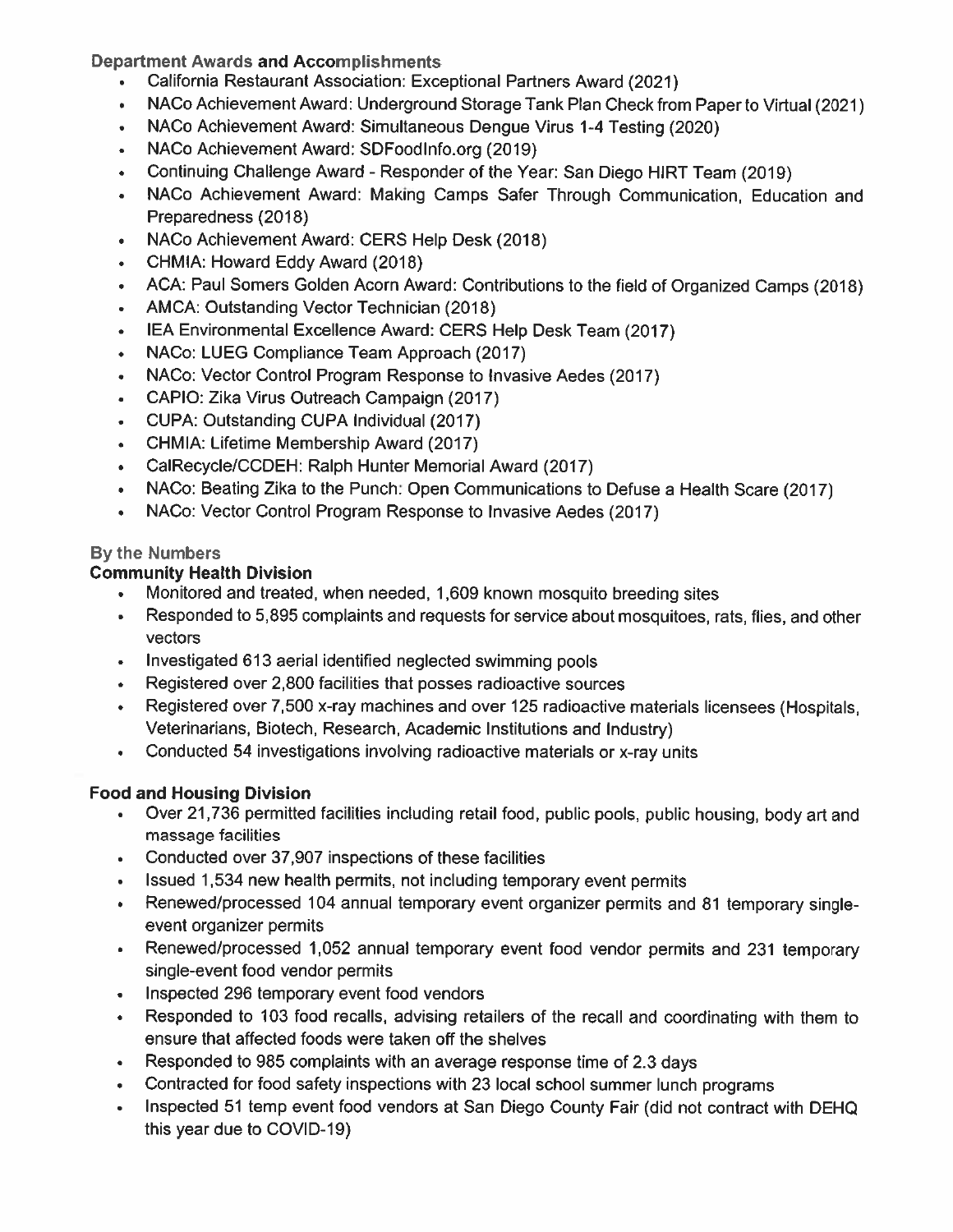#### **Land and Water Quality Division**

- Coordinated routine sampling at up to 46 public beaches during the peak summer and conducted enhanced beach water monitoring at nine locations year-round achieving a daily sampling frequency i in South County
- Collected or evaluated 6459 beach water samples  $\bullet$
- Provided oversight for 146 small drinking water systems  $\bullet$
- Issued 716 septic system permits and conducted 757 installation inspections for new  $\hat{\mathbf{r}}$ construction and repairs
- Reviewed 255 water well permits for new construction and destructions  $\bullet$
- Issued 507 monitoring well permits for new construction and destructions  $\bullet$
- Oversight of 163 VAP hazardous waste spill cleanups  $\bullet$
- Closed 40 VAP cases upon completion of cleanup objectives  $\bullet$
- Provided oversight for 156 mobile home and RV parks with 16,280 spaces  $\bullet$
- Completed 132 plan checks for recycled water projects and 338 cross connection inspections  $\bullet$
- Inspected 267 registered sewage haulers  $\bullet$
- Conducted 464 solid waste facility inspections  $\bullet$
- Collected 399,168 pounds (199 tons) of HHW from 4,332 residents for proper recycling or  $\bullet$ disposal

#### **Hazardous Materials Division**

- Regulates 14,334 facilities
- Completed 4,718 inspections
- Initiated 41 formal enforcement actions
- Investigated or responded to 540 complaints and HIRT responses  $\bullet$
- Responded to 6,131 customer service calls and emails  $\bullet$
- Accepted 13,285 Hazardous Materials Electronic Reporting submittals
- Received and processed 1,138 calls at the CERS Help Desk  $\bullet$
- Processed 1,470 plan check applications for hazardous materials facilities undergoing new  $\bullet$ construction or tenant improvements
- Processed 197 Underground Storage Tank (UST) plan check applications; 29 for UST removals, 15 for new UST installations, and 153 for UST repairs/modifications